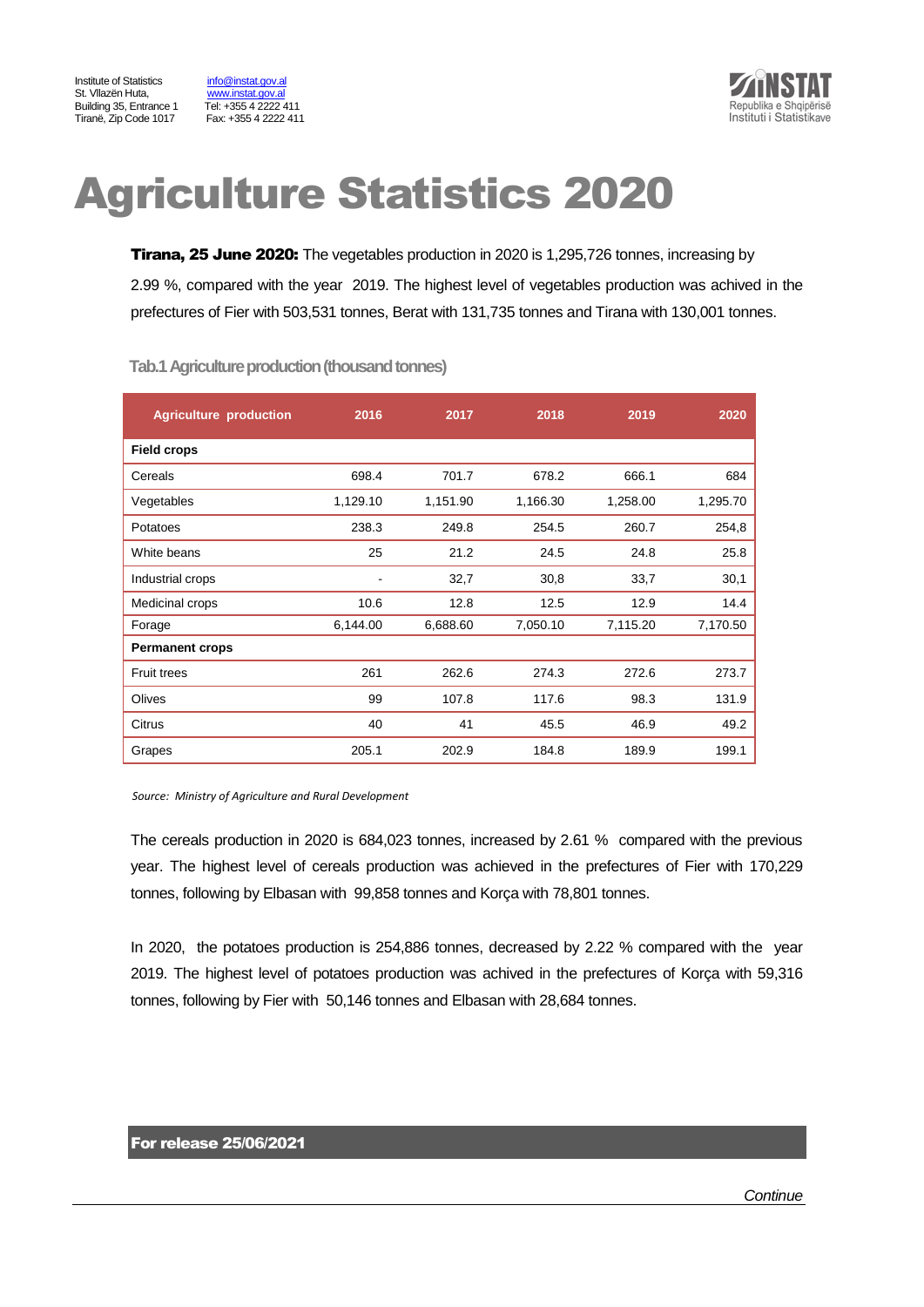

 **Fig. 1 Production of cereals, vegetables and potatoes (thousand tonnes)**

Fresh vegetables represent 67.52 % of total vegetables followed by melons with 23.07% and dried vegetables with 9.41%.

 **Fig. 2Structure of vegetable production, 2020( in %)**



Fresh vegetables production in 2020 was 874,947 tonnes, increasing by 5.07%, while melons production and dry vegetables have decreased with 0.51% and 2.38% respectively , compared with the year 2019.

For more information , visit INSTATwebpage*:<http://www.instat.gov.al/>*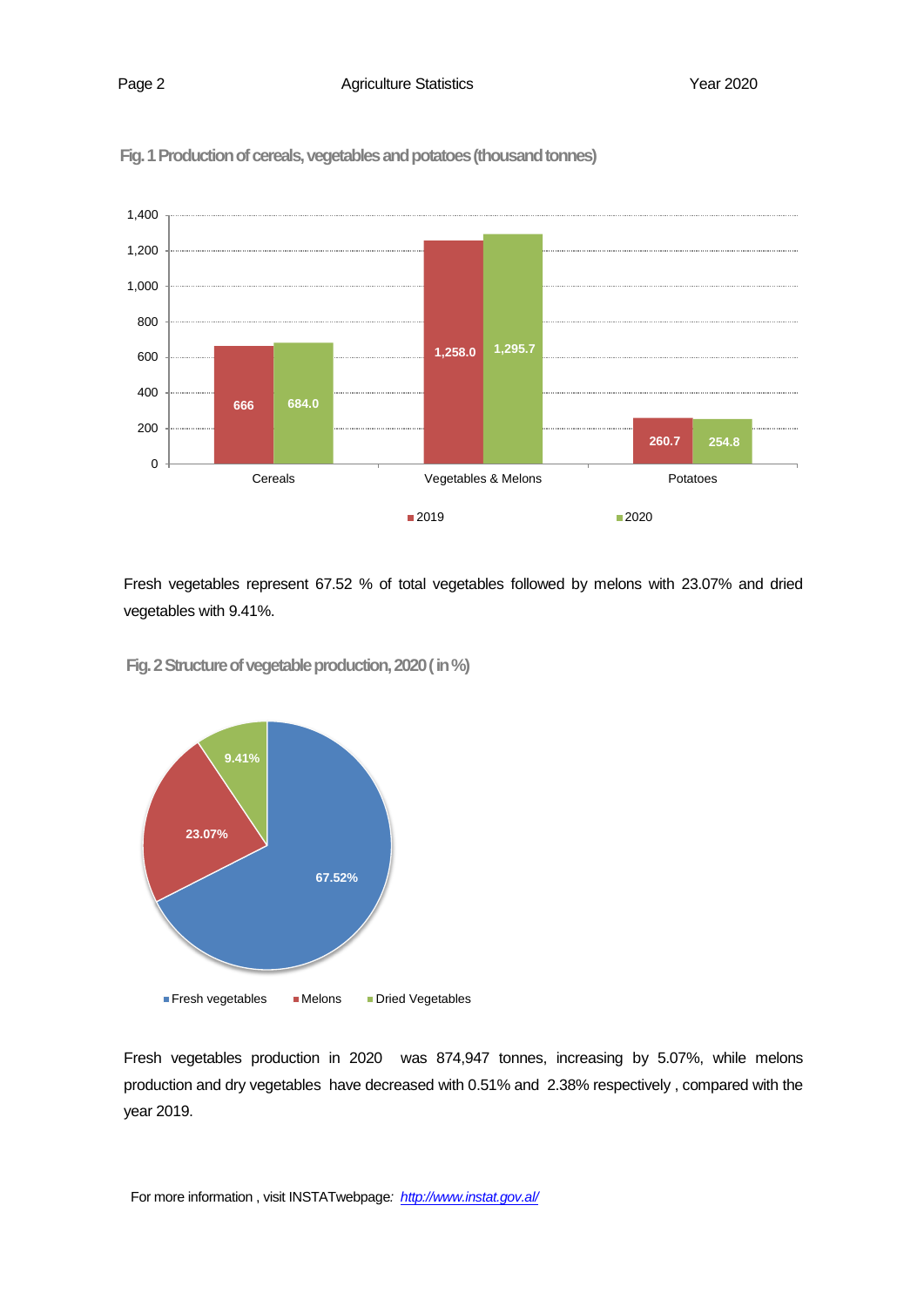In the group of fresh vegetables, the most representative crops are tomatoes with 35.79%, cucumbers with 12.99% and peppers 11.78%. In dried vegetables, dry onions represent 85.59% of total production, while in the production of melons, watermelon represents 83.22% of the production.

Vegetable production in greenhouses represents 21.81% of total vegetable production, where the prefectures of Fier represents 50.84% of the production.

Greenhouse vegetable production in 2020 increased by 5.18% compared to the previous year. The highest level of greenhouse vegetable production from the total vegetable production was archieved in Berat prefecture with 64.81% and Fier with 28.37%, and the lowest level was archieved in Korça and Dibra prefectures with 0.16% and 0.35%.



**Fig. 3Vegetables production in open field and in greenhouse, by prefectures, 2020**

# **Permanent Crops**

The production of permanent crops is represented by the production of fruit trees, olives, citrus and grapes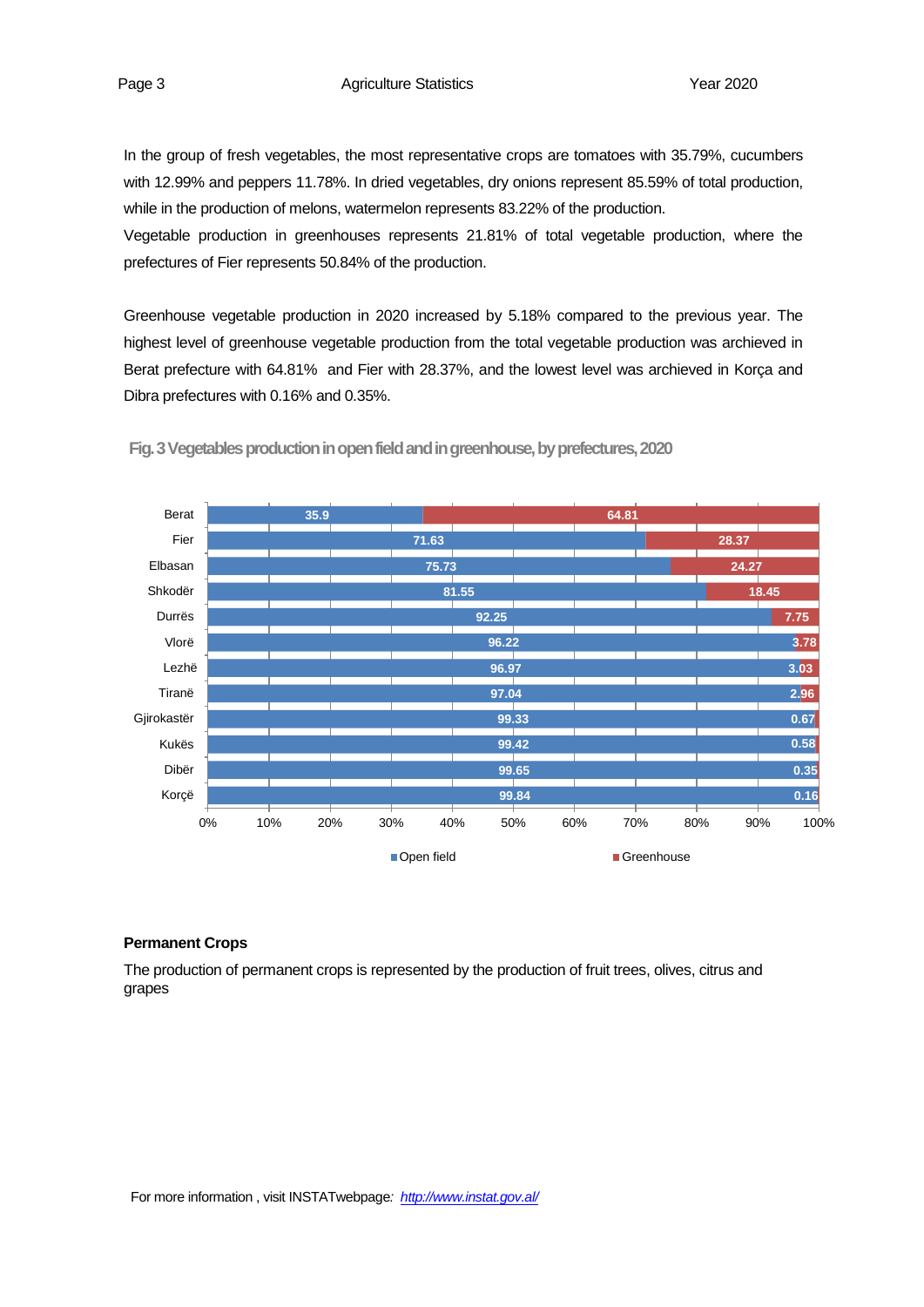

**Fig. 4Production of permanent crops, (thousand tonnes)**

Fruit trees production in 2020 is 274,749 tonnes. The highest level of production was reached in the prefecture of Korça with 82,007 tonness, followed by the prefectures of Elbasan with 38,470 tonnes and Fier with 33,829 tonnes.

Pome fruits group occupy 44.41% of the total production represented by apples with 84.03 %. Korça prefecture occupies 83.14 % of total apples production in country.



**Fig. 5Structure of fruit trees production by kinds and prefectures, 2020**

*\* include the production of berries and others*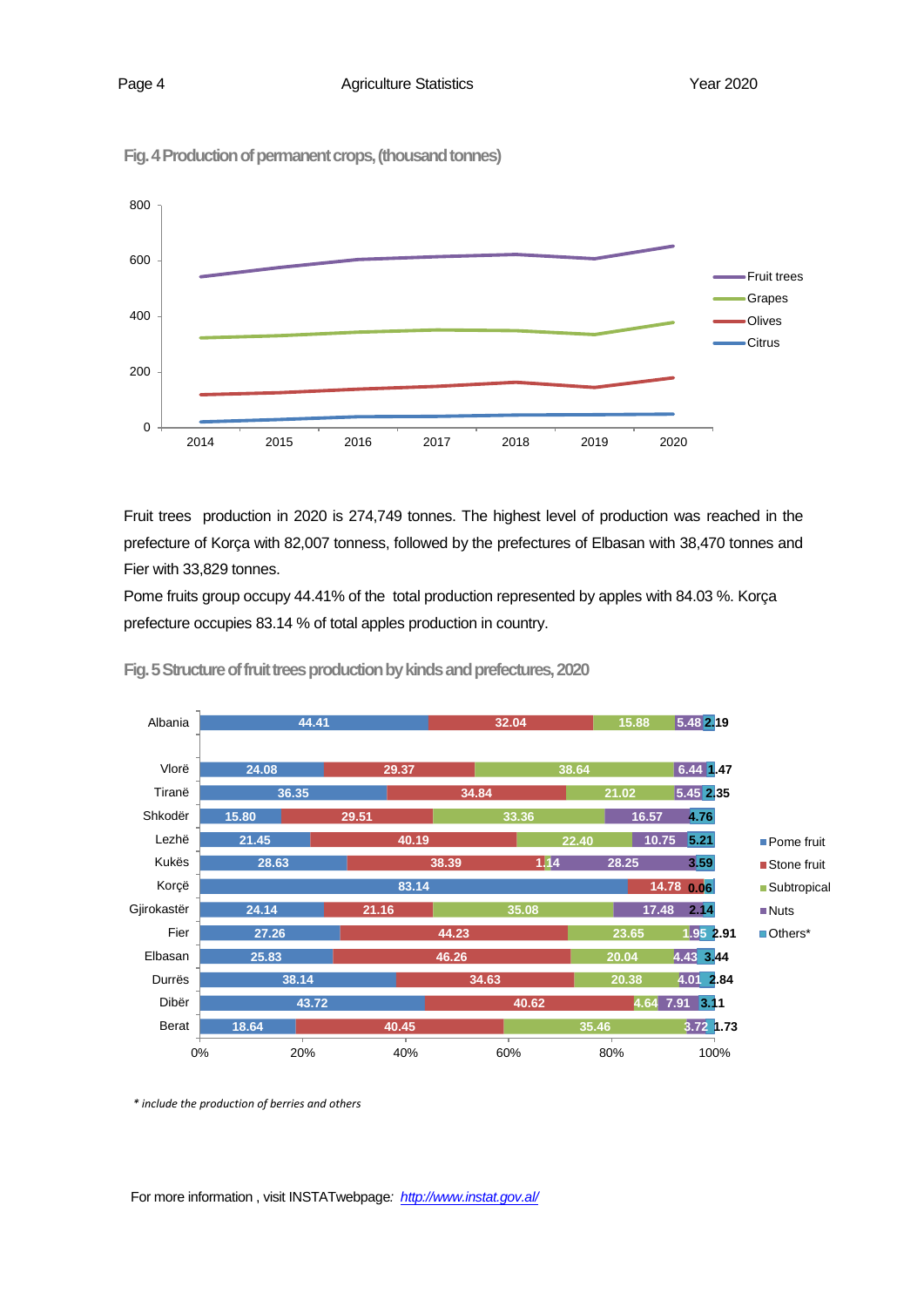In the stone fruits group the largest category, is represented by plums with 47.55 %, followed by peaches 23.25 % and cherries with 23.34 %. In the subtropical fruits, the major group is represented by figs with 50.34 %, followed by pomegranates with 16.15 %.

The highest level In the group of nuts is archieved in Kukës prefecture and the main category is occupied by nuts with 43.69 %, followed by chestnuts with 37.46 %.

In 2020, were produced 131,971 tonnes of olives, increasing with 34.24 % compared to the previous year. The highest level of olive production was reached in the prefecture of Fier with 35,854 tonnes, followed by the prefectures of Berat with 33,082 tonnes and Elbasan with 22,764 tonnes. Olives variety for oil represent 82.22% of total olive production and olives variety for table 17.78 %.

The citrus production in year 2020 was 49,201 tonnes, increasing with 4.95 % compared with the previous year, where 65.36% of total citrus production is occupied by Clementine production.The highest level of citrus production was achieved in the prefecture of Vlora with 66.05 % (32,497 tonnes).

In 2020, grape production is 199,070 tonnes, increasing with 4.83 %, compared with the previous year, where 59.68 % is represented by grape from vineyards and 40.32 % from pergolas.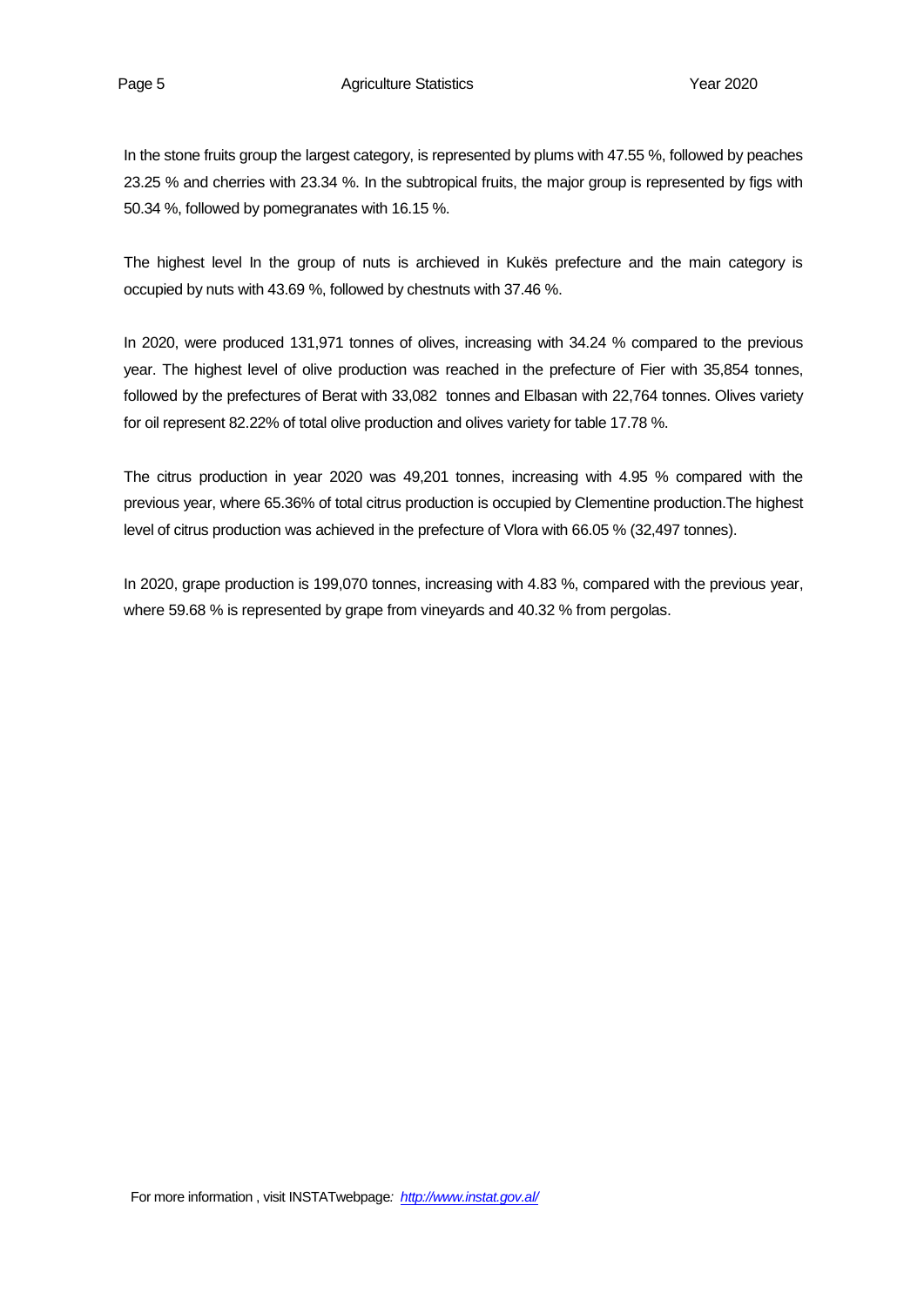# Methodology

Agriculture statistics 2020 are produced in base of administrative data , collected from Ministry of Agriculture and Rural Development. Legal bases for these data is Official Statistical National Program 2017 - 2021, applying classifications and definitions according to relevant EU regulations.

Information is collected in field by experts of extension services in all country. These experts collect data directly from farmers. Harvested production means production including on-holding losses and wastage, quantities consumed directly on the farm and marketed quantities.

Crop statistics are represented by annual data as: cultivated area, production area for permanent crops, production and yield.

The data for the yields of productions are collected from the most representative farms in prefecture level. The data collected are sent to the Ministry of Agriculture and Rural Development where the specialists of crop production do the estimations comparing the data collected from the field with the data of the farms during the previous years.

# **Definition**

#### **Arable land**

Arable land is (ploughed or tilled) regularly, generally under a system of crop rotation. Crop rotation is the practice of alternating annual crops grown on a specific field in a planned pattern or sequence in successive crop years. Normally the crops are changed annually, but they can also be multi-annual (alfalfa). To distinguish arable land from permanent crops or permanent grassland, a threshold of five years is used.

The area cultivated with field plants is the area planted with these kinds of plants in a given agricultural year. Here we speak of an area with main crops (primary). The main crops normally have a greater economic value than the other cultures and occupy the land in the most part of the year.The main crops are wheat, spring crops like the grain maize, potatoes, the legume, industrial plants, the alfalfa, etc.

#### **Harvest year**

Harvest year' means the calendar year in which the harvest begins.

#### **Permanent Crops**

Area with permanent crops is area with fruit trees (pome fruit, stone fruits, subtropical, nuts, etc) olives, citrus, pergola and vineyards.